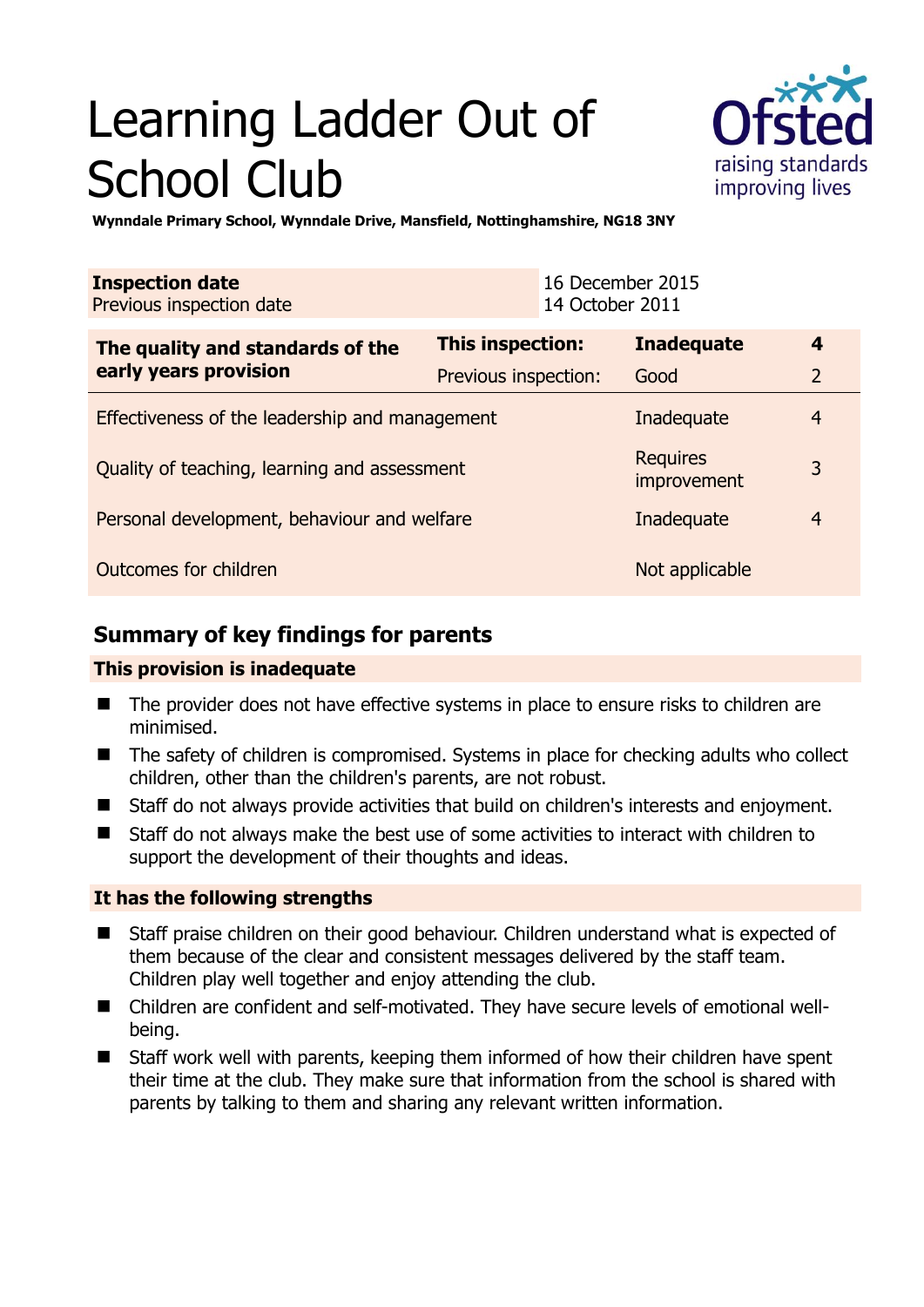## **What the setting needs to do to improve further**

#### **To meet the requirements of the Early Years Foundation Stage and the Childcare Register the provider must:**

## ■ ensure that the systems used to check any unauthorised visitors or 17/12/2015 adults are effective and protect children when they are being collected from the club

■ ensure risk assessments are robust so that the premises are secure 17/12/2015 at all times when children are present.

#### **To further improve the quality of the early years provision the provider should:**

- make better use of activities to talk to children and support them in extending their own ideas and thoughts
- $\blacksquare$  provide activities that consistently build on children's interests and enjoyment.

#### **Inspection activities**

- The inspector observed the quality of staff engagement and interaction during activities and assessed the impact this has on children's enjoyment.
- The inspector carried out an observation of one of the club's activities and reviewed this with the provider.
- The inspector held a meeting with the provider. She looked at relevant documentation, such as the club's self-evaluation and evidence of the suitability of staff working in the club and their qualifications.
- The inspector spoke to a small selection of parents during the inspection and took account of their views.

#### **Inspector**

Judith Rayner

#### **Due Date**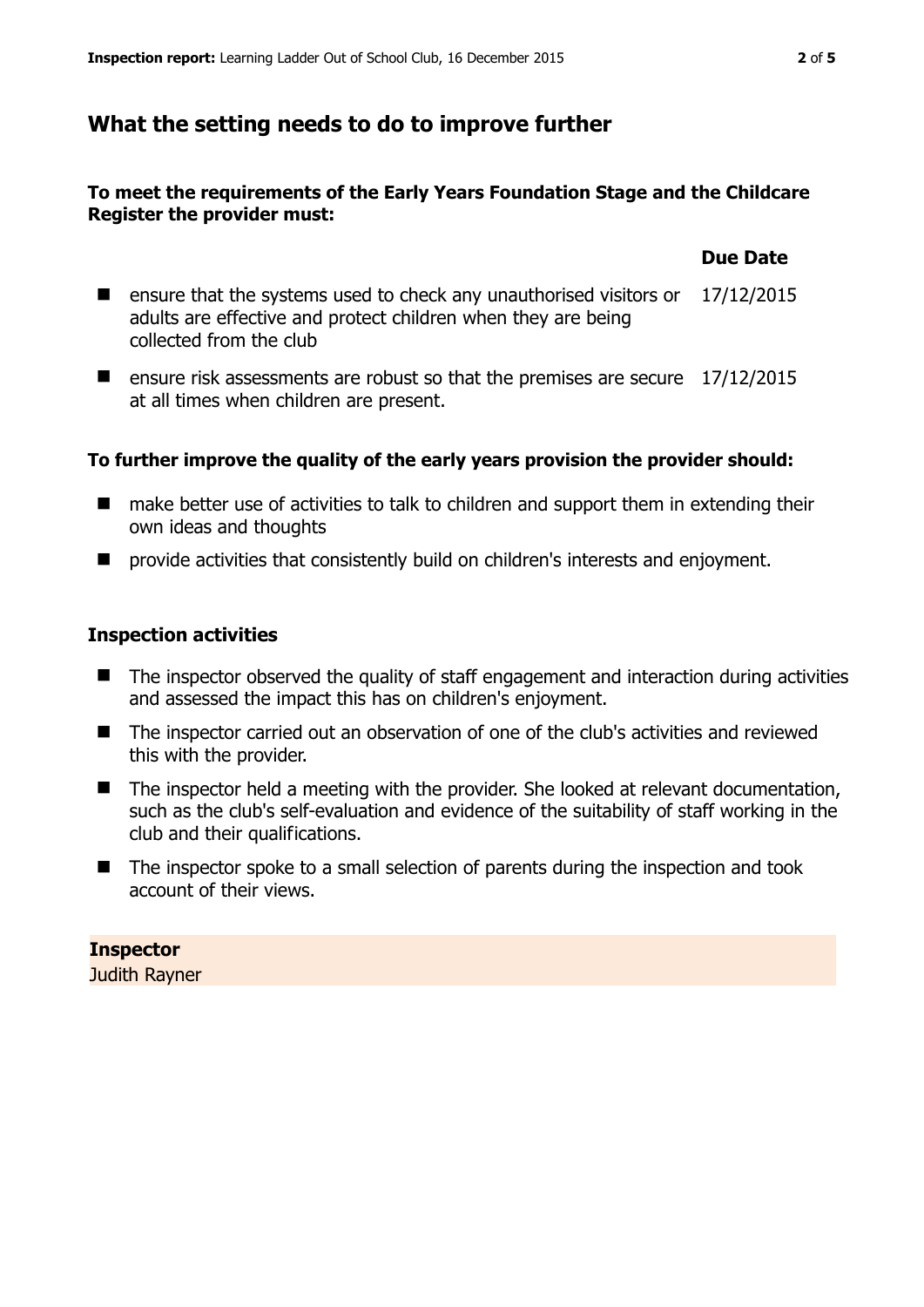## **Inspection findings**

#### **Effectiveness of the leadership and management is inadequate**

The arrangements for safeguarding are ineffective. The provider does not ensure children are protected. The premises are not secure. Risk assessments are not robust. Children are able to leave without an authorised adult and uninvited visitors are able to gain access. Furthermore, unknown adults are permitted access to where children play while they wait for authorisation to collect children. However, staff do know the procedures to follow if they are concerned about children's well-being. The provider follows a suitable recruitment and vetting procedure. This helps her to ensure that staff are suitable to be with children. The staff team work together well. The provider oversees their performance by completing regular supervisions and annual appraisals. The provider and staff work together to explore ways to promote their professional development, such as through training. The provider welcomes feedback from staff, parents and children. She takes into account their comments when evaluating the quality of the service.

#### **Quality of teaching, learning and assessment requires improvement**

The staff recognise that the children have had a busy day and they need to unwind. They provide some structured and adult-led activities for children. However, they do not always provide activities that enhance children's own interests and enjoyment. Sometimes, staff do not make the best possible use of some activities. They do not always use good interactions to help children to extend their thoughts and ideas. Children enjoy the opportunities they have to play with the range of resources indoors. They explore digging in the sand and use moulds to make sand castles. They are also creative as they design their own wreaths, using a suitable range of art and craft materials. Children also enjoy drawing. They create their own designs and play dot-to-dot games as they enhance their literacy skills.

#### **Personal development, behaviour and welfare are inadequate**

Children listen well to staff. They share and take turns in their play, such as when they are involved in computer games. Children are very settled and confident because they have warm relationships with their key person and the small, stable staff group. However, their safety is compromised because the premises are not secure and unknown adults are allowed entry to where they play. Children make their own choices in what food they would like to eat. They enjoy the tea provided by staff, such as pasta, cheese, yoghurt and raisins. There is fresh drinking water available at all times. The provider ensures there is always someone present with a first-aid qualification that can treat children's minor accidents and injuries.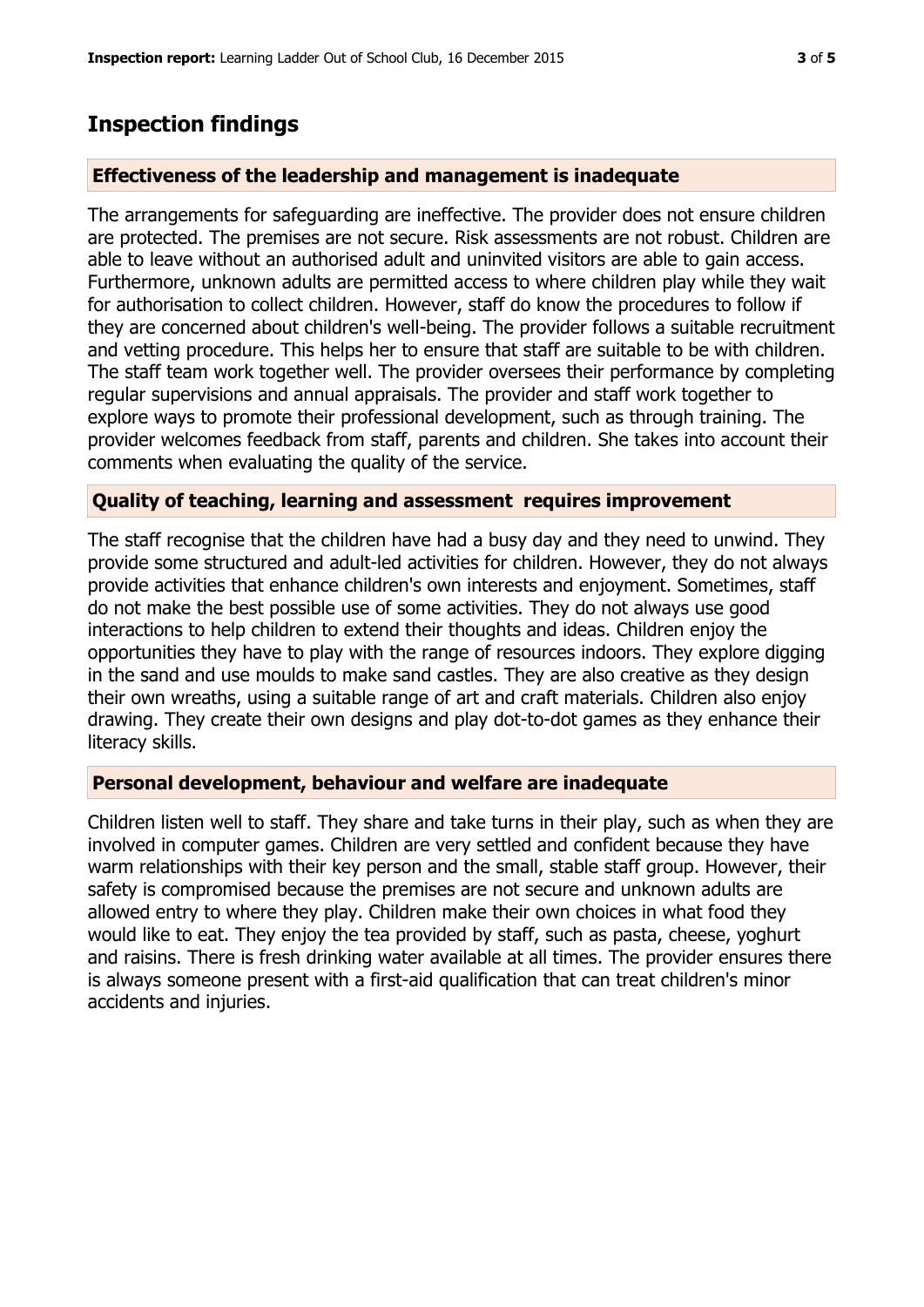# **Setting details**

| Unique reference number       | EY321441                                                                             |  |
|-------------------------------|--------------------------------------------------------------------------------------|--|
| <b>Local authority</b>        | Nottinghamshire                                                                      |  |
| <b>Inspection number</b>      | 862418                                                                               |  |
| <b>Type of provision</b>      | Out of school provision                                                              |  |
| Day care type                 | Childcare - Non-Domestic                                                             |  |
| <b>Registers</b>              | Early Years Register, Compulsory Childcare<br>Register, Voluntary Childcare Register |  |
| <b>Age range of children</b>  | $3 - 11$                                                                             |  |
| <b>Total number of places</b> | 24                                                                                   |  |
| Number of children on roll    | 83                                                                                   |  |
| <b>Name of provider</b>       | Learning Ladder Childcare Ltd.                                                       |  |
| Date of previous inspection   | 14 October 2011                                                                      |  |
| <b>Telephone number</b>       | 0781 290 3538                                                                        |  |

Learning Ladder Out of School Club was registered in 2006. The club employs 12 members of childcare staff. Of these, 10 hold appropriate early years qualifications at level 3 and two hold an appropriate childcare qualification at level 2. The clubs opens for five days during school term times. Sessions are from 3.30pm until 6pm, Monday to Friday.

This inspection was carried out by Ofsted under sections 49 and 50 of the Childcare Act 2006 on the quality and standards of provision that is registered on the Early Years Register. The registered person must ensure that this provision complies with the statutory framework for children's learning, development and care, known as the Early Years Foundation Stage.

Any complaints about the inspection or the report should be made following the procedures set out in the guidance 'Complaints procedure: raising concerns and making complaints about Ofsted', which is available from Ofsted's website: www.gov.uk/government/organisations/ofsted. If you would like Ofsted to send you a copy of the guidance, please telephone 0300 123 4234, or email enquiries@ofsted.gov.uk.